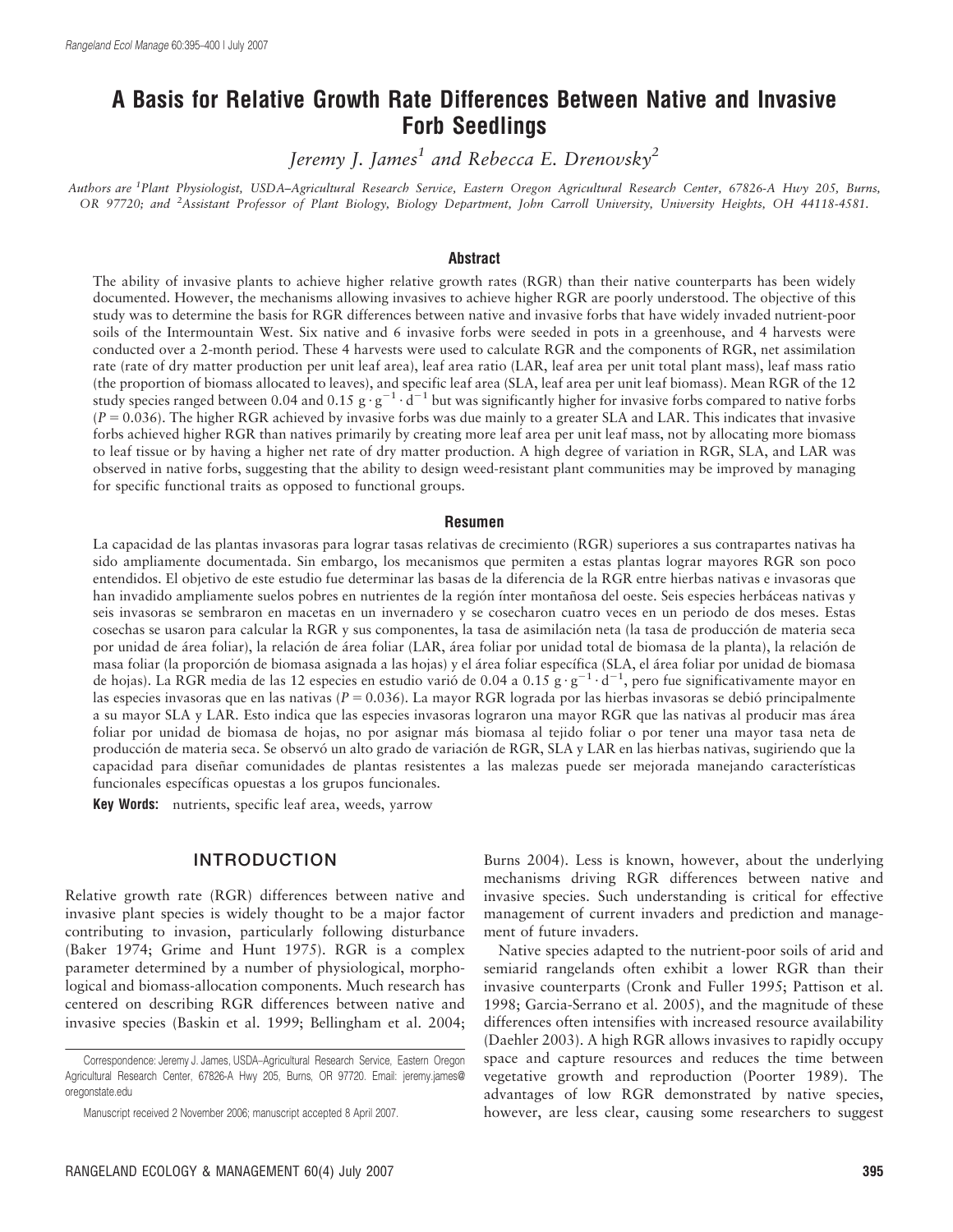Table 1. List of the 12 species used in this study. Nomenclature follows the USDA, NRCS (2007) PLANTS database (http:// plants.usda.gov/index.html).

|                | Common name                 | <b>Species</b>                                          | <b>Species</b><br>abbreviation |
|----------------|-----------------------------|---------------------------------------------------------|--------------------------------|
| Native forbs   |                             |                                                         |                                |
|                | Common yarrow               | Achillea millefolium L. var.<br><i>occidentalis</i> DC. | (ACMI)                         |
|                | Common woolly<br>sunflower  | Eriophyllum lanatum<br>(Pursh) Forbes                   | (ERLA)                         |
|                | Rocky mountain<br>penstemon | Penstemon strictus Benth.                               | (PEST)                         |
|                | Western hawksheard          | <i>Crepis occidentalis</i> Nutt.                        | (CROC)                         |
|                | Lewis flax                  | <i>I inum Iewisii</i> Pursh                             | (LILE)                         |
|                | Munro globemallow           | Sphaeralcea munroana<br>(Dougl. ex Lindl.)              | (SPMU)                         |
| Invasive forbs |                             |                                                         |                                |
|                | Spotted knapweed            | Centaurea stoebe L.                                     | (CEST)                         |
|                | Rush skeletonweed           | Chondrilla juncea L.                                    | (CHJU)                         |
|                | Dalmatian toadflax          | Linaria dalmatica (L.) P.<br>Mill.                      | (LIDA)                         |
|                | Whitetop                    | <i>Cardaria draba</i> (L.) Desv.                        | (CADR)                         |
|                | Common teasel               | Dipsacus fullonum L.                                    | (DIFU)                         |
|                | Scotch thistle              | Onopordum acanthium L.                                  | (ONAC)                         |

that natural selection in nutrient-poor environments has targeted one of the underlying components of RGR instead of RGR itself (Lambers and Dijkstra 1987). For example, traits allowing conservation and efficient use of resources may be advantageous in resource-poor systems, but these traits also may lower RGR. In turn, these traits may not be advantageous following disturbance when resource availability increases.

Plant growth analysis decomposes RGR into net assimilation rate (NAR, rate of dry matter production per unit leaf area) and leaf area ratio (LAR, leaf area per unit total plant mass), where  $RGR = NAR \times LAR$  (Evans 1972; Causton and Venus 1981). NAR is determined primarily by the ratio of carbon gained through photosynthesis and carbon lost through respiration. LAR reflects the amount of leaf area a plant develops per unit total plant mass and, therefore, depends on the proportion of biomass allocated to leaves relative to total plant mass (leaf mass ratio, LMR) and how much leaf area a plant develops perunit leaf biomass (specific leaf area, SLA), where  $LAR = LMR \times SLA$ .

Most work evaluating RGR variation among species has compared species from habitats differing in fertility or productivity. Early studies demonstrated that the higher RGR achieved by species from fertile habitats was a result of differences in LAR and SLA between species (Poorter and Remkes 1990). Later experiments and recent meta-analysis attribute these differences to variation in NAR, not LAR or SLA (Villar et al. 2005; Shipley 2006). Other studies have found that both NAR and SLA contribute significantly to differences in RGR among species (Grotkopp et al. 2002). These variable results suggest that a number of mechanisms could drive RGR differences between native and invasive species. Invasives could achieve higher RGR than natives by

having higher rates of photosynthesis and/or lower rates of respiration (high NAR), allocating more biomass to leaves (high LMR), or producing thinner or less dense leaves resulting in more leaf area per unit leaf biomass (high SLA).

Only a few studies have evaluated the underlying causes of RGR variation between native and invasive species. In the Great Basin, invasive annual grasses generally have greater LAR and SLA but not NAR than bunchgrasses (Arredondo et al. 1998). However, annual grasses, in general, tend to have lower LAR and SLA than perennials, so it is not necessarily clear that these traits were unique to invaders in this system (Garnier 1992). In a comparison of invasive and noninvasive Pinus species, differences in NAR, LMR, and SLA all contributed to variation in RGR, but SLA was the main factor allowing invasives to achieve a higher RGR than noninvasive pines (Grotkopp et al. 2002). Together, these studies suggest SLA may be a key factor driving RGR differences between native and invasive plants. In support, high SLA has been correlated to invasion success at both the community and the continental scale (Lake and Leishman 2004; Hamilton et al. 2005). Producing more leaf area per unit biomass may provide a greater overall return on carbon investment, allowing invasive plants to achieve higher RGR than natives.

The objective of this study was to determine the mechanistic basis for RGR differences between native and invasive forbs that are widely established on the nutrient-poor soils of the Intermountain West. Path analysis was used to identify the physiological and morphological components of RGR that drive RGR differences between native and invasive species. We predicted that greater SLA would be the key factor allowing invasives to achieve a higher RGR than natives.

## METHODS

## Study Species, Growth Conditions, and Harvests

We selected 6 perennial native forbs and 6 perennial invasive forbs for the experiment (Table 1). The pool of native forbs consisted of species locally abundant to eastern Oregon and species used widely in restoration efforts in the Intermountain West. The pool of invasive forbs consisted of species that have extensively invaded areas of the Intermountain West as well as other ecosystems in North America. The study was conducted in spring 2006 in a greenhouse at the Eastern Oregon Agricultural Research Center (Burns, OR). The greenhouse was covered with shade cloth to minimize excessive heating. Air temperatures during the study averaged  $18^{\circ}$ C with a low and high daily mean of  $8^{\circ}$ C and  $29^{\circ}$ C. Photosynthetically active radiation on sunny days in the greenhouse at solar noon ranged between 700 and 800  $\mu$ mol  $\cdot$  m<sup>-2</sup> $\cdot$ s<sup>-1</sup>.

Seeds of each species were collected from the field or purchased. Approximately 10–20 seeds of a species were planted in pots filled with a 1:1 mixture of sandy loam field soil and coarse sand. For each species, 10 pots were seeded for each of 4 harvests for a total of 40 pots per species and 480 pots in the experiment (12 species  $\times$  4 harvests  $\times$  10 repli- $\text{cases} = 480$ ). Pots of each species were arranged in a completely randomized design. Pot sizes for the first and second harvest were 4 cm in diameter by 21 cm deep and 12 cm in diameter by 36 cm deep, respectively. Larger pots (20 cm diameter by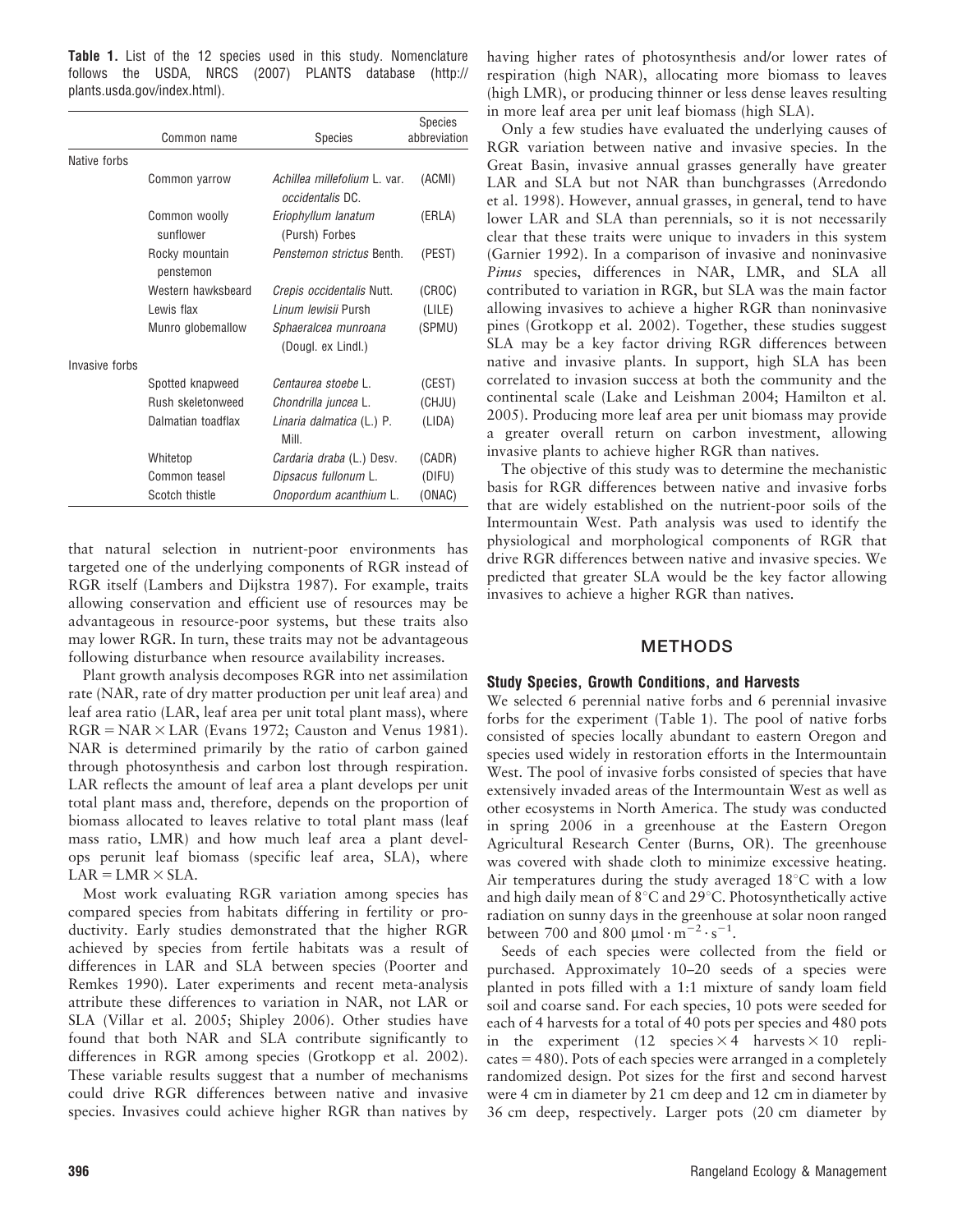50 cm deep) were used for the third and fourth harvests. Pots were checked daily for seedling emergence. One week after the first seedling emerged, seedlings were thinned to a common size, leaving 1 seedling per pot. The first harvest was conducted 1 week after the cotyledons had fully emerged and the first true leaves were observed. The second, third, and fourth harvests were conducted at 2-week intervals after the first harvest. A preliminary study demonstrated that smaller pot sizes did not alter seedling growth compared to larger pots during the first 3 weeks of seedling growth. During the experiment, seedlings were supplied with ample water and nutrients by saturating pots 4 times a week with 2 L of one-quarter-strength modified Hoagland's solution to achieve a moisture content close to 20% (Epstein 1972). At each harvest, aboveground biomass was clipped and separated into leaves and stems, and roots were washed over a fine-mesh screen. Leaf and root samples were then scanned for area and length (WinRHIZO, Regent Instruments Inc., Saint-Foy, Canada), respectively, then dried at  $65^{\circ}$ C and weighed. Root mass ratio was quantified as the proportion of total plant biomass allocated to roots.

#### Growth Analysis and Statistics

RGR, NAR, LAR, SLA, LMR, and relative root elongation rate (RRER; based on changes in root length) were calculated over all harvest intervals. Calculations of means, standard errors, and 95% confidence intervals followed Causton and Venus (1981) for ungraded and unpaired harvests. A completely randomized analysis of variance (ANOVA) model was used to analyze how patterns of RGR and the components of RGR differed between native and invasive forbs (SAS Institute 2001). Assumptions of ANOVA were evaluated using the Shapiro– Wilk's test for normality and Levene's test for homogeneity of variance. When these assumptions were violated, data were weighted by the inverse of the variance (Neter et al. 1990). Linear and quadratic contrasts were used to test how RGR patterns changed over time.

Table 2. Relative growth rate (RGR) of invasive and native forbs over 3 harvest intervals (mean  $\pm$  SE,  $n = 10$ ). The first harvest was conducted 1 week after cotyledon emergence. Three more harvests were conducted at 2-week intervals. Means and standard errors represent the midpoint of a harvest interval. Species abbreviations follow Table 1.

|          |                |             | Days after cotyledon emergence |             |  |  |
|----------|----------------|-------------|--------------------------------|-------------|--|--|
|          | <b>Species</b> | 14          | 28                             | 42          |  |  |
| Invasive | DIFU           | 0.126(0.05) | 0.130(0.01)                    | 0.149(0.02) |  |  |
|          | LIDA           | 0.104(0.02) | 0.131(0.01)                    | 0.152(0.01) |  |  |
|          | CEST           | 0.093(0.03) | 0.136(0.01)                    | 0.113(0.01) |  |  |
|          | CHJU           | 0.118(0.07) | 0.174(0.04)                    | 0.133(0.02) |  |  |
|          | ONAC           | 0.101(0.04) | 0.146(0.02)                    | 0.132(0.01) |  |  |
|          | CADR           | 0.141(0.03) | 0.162(0.01)                    | 0.127(0.01) |  |  |
| Native   | SPMU           | 0.125(0.04) | 0.149(0.02)                    | 0.142(0.01) |  |  |
|          | ACMI           | 0.143(0.03) | 0.147(0.01)                    | 0.138(0.01) |  |  |
|          | ERLA           | 0.061(0.04) | 0.121(0.02)                    | 0.103(0.01) |  |  |
|          | PEST           | 0.023(0.01) | 0.127(0.02)                    | 0.097(0.01) |  |  |
|          | LILE           | 0.067(0.02) | 0.165(0.01)                    | 0.070(0.01) |  |  |
|          | CROC           | 0.082(0.02) | 0.063(0.02)                    | 0.042(0.01) |  |  |



Figure 1. Path model describing how variation in net assimilation rate (NAR), leaf area ratio (LAR), specific leaf area (SLA), and leaf mass ratio (LMR) influences variation in relative growth rate (RGR) of native and invasive forbs. For each path effect the standardized partial regression coefficient is given and the significance of the path is indicated as \*\*\*  $P$  < 0.0001. Numbers in bold are the total variance explained ( $r^2$ ) for each dependent variable. Measurements were quantified across 4 harvests spaced in 2-week intervals.

We used path analysis and structural equation modeling to determine how NAR, LAR, SLA, and LMR influence RGR of native and invasive forbs. Path analysis allows partitioning of the simple correlations among a set of variables specified in the path model. This approach allowed quantification of the degree to which each component contributed to variation in RGR and allowed determination of the basis for RGR differences between native and invasive forbs. The path coefficients in the model quantify the strength of the relationship between model variables and correspond to standardized partial regression coefficients. Path coefficients, their significance level, and the fit of the structural model to the data were evaluated using structural equation modeling with the CALIS procedure in SAS. Model fit was evaluated with the Goodness of Fit Index (GFI), which compares the predicted covariance matrix based on the specified model with the observed covariance structure from our data.

## RESULTS

#### Path Analysis

Path analysis was used to identify the basis of RGR variation observed in the 12 study species across the 6 harvest intervals. An individual harvest could be used to calculate multiple harvest intervals (e.g., harvest 1 vs. harvest 2 and harvest 1 vs. harvest 4). The model fit index, GFI, was 0.86, indicating a reasonable fit of our path model to the data. The variables included in the model explained 72% of the variation in RGR (Fig. 1). While NAR and LAR had strong and significant paths to RGR, a greater proportion of the variance in RGR was attributed to variation in LAR compared to NAR. Both SLA and LMR had strong and significant paths to LAR and accounted for 94% of the variation in LAR. A greater proportion of the variance in LAR was attributed to variation in SLA compared to LMR. The indirect path coefficients of LMR and SLA to RGR were 0.50 and 0.63, respectively.

## Differences in RGR and RGR Components Between Native and Invasive Forbs

Relative growth rate of invasive and native forbs generally reached a maximum between 21 and 35 days after cotyledon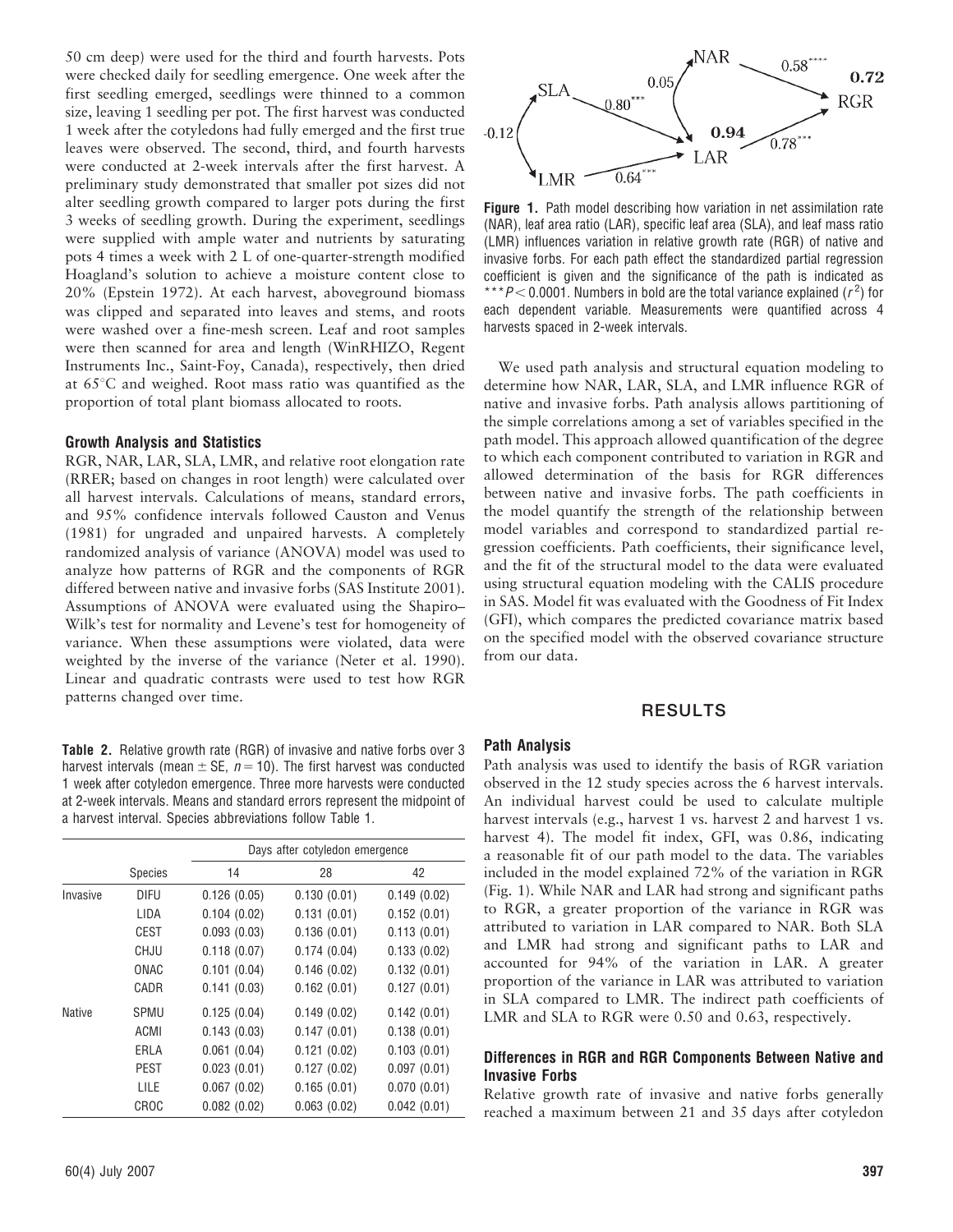

Figure 2. Mean values and 95% confidence intervals of (A) relative growth rate (RGR), (B) net assimilation rate (NAR), (C) leaf area ratio (LAR), (D) leaf mass ratio (LMR), (E) specific leaf area (SLA), and (F) relative root elongation rate (RRER) of invasive and native forbs ( $n = 10$ ). Parameters were calculated on the basis of values from the initial and final harvest. Species abbreviations follow Table 1.

emergence (Table 2) before leveling off and/or slightly declining during subsequent harvest intervals  $(P = 0.016$  and  $P = 0.081$  for a quadratic effect of harvest time on RGR of invasive and native forbs, respectively). Averaged across all harvests, invasive forbs had greater RGR ( $P = 0.036$ ), LAR  $(P = 0.008)$ , and SLA  $(P = 0.001)$  than native forbs (Figs. 2A, 2C, and 2E). Invasive forbs on average had a lower root mass ratio than native forbs  $(0.27 \pm 0.01, 0.35 \pm 0.01, \text{mean} \pm \text{SE},$  $P < 0.001$ ). Invasive forbs did not differ significantly from native forbs in NAR ( $P = 0.972$ ), LMR ( $P = 0.678$ ), or RRER  $(P = 0.233)$  (Figs. 2B, 2D, and 2F). There was, however, significant variation in RGR and RGR components among species within a group. As a result, not all individual pairs of

native and invasive species differed significantly in RGR and RGR components. For example, RGR of native forbs ranged between 0.04 and 0.14  $g \cdot g^{-1} \cdot d^{-1}$ , and at least 2 native species, Achillea millefolium and Sphaeralcea munroana, demonstrated growth rates comparable to invasive forbs.

# **DISCUSSION**

### Determinants of RGR Variation Among Forbs

Variation in RGR among the 12 study species was due to variation in leaf area produced per unit total plant mass (LAR) and the rate of dry matter production per unit leaf area (NAR)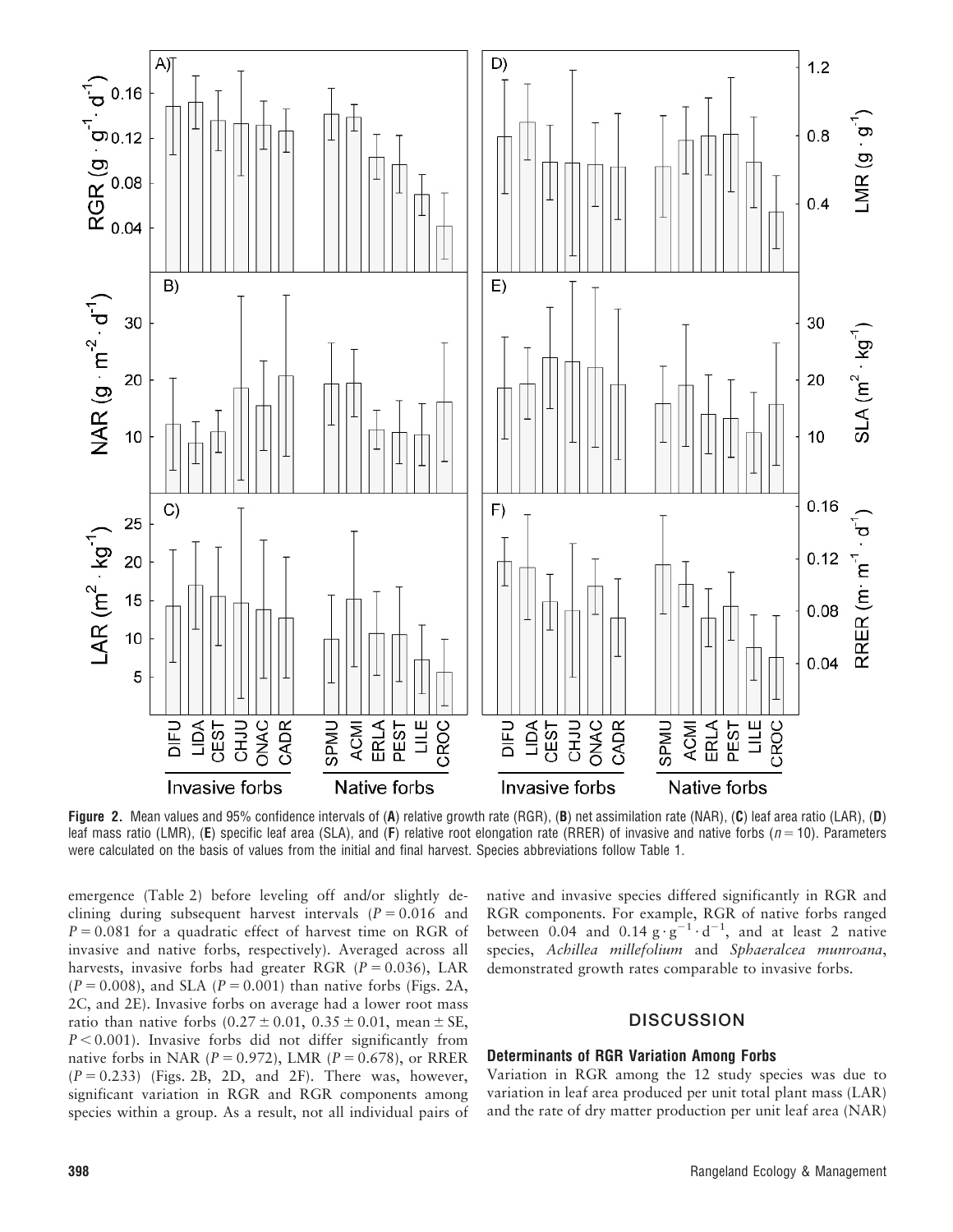(Fig. 1). This contrasts with previous work examining RGR variation among herbaceous species from habitats differing in soil fertility or productivity in which higher RGR was conferred by greater LAR, not NAR (Konings 1989; Poorter and Remkes 1990; Poorter and Pothmann 1992). This discrepancy may be related to the degree of correlation between NAR and LAR in the different experiments. In previous studies, a strong negative correlation between NAR and LAR has been observed. If LAR has a strong positive effect on RGR, then a negative correlation between NAR and LAR will result in a negative correlation between NAR and RGR (Poorter 1989; Poorter and Remkes 1990). A negative correlation between LAR and NAR can occur if a higher NAR is achieved by greater investment in photosynthetic machinery, which decreases SLA and thus decreases LAR (Konings 1989). In our experiment, NAR and LAR were uncorrelated, and both influenced RGR, indicating that the higher NAR achieved by forbs with high RGR did not necessarily occur at the expense of producing more leaf area per unit leaf mass (SLA).

Variation in LAR among the 12 study species was influenced by both SLA and LMR, although variation in SLA explained more of the variation in LAR than LMR (Fig. 1). Previous studies have shown that SLA influences RGR variation of herbaceous species, but not all studies have demonstrated a role for both LMR and SLA influencing RGR (Poorter and Remkes 1990; Atkin et al. 1996). The observed positive effect of LMR on RGR, however, is in general agreement with previous work showing that fast-growing eudicots invest relatively more biomass in leaves and less in stems and roots than slowgrowing eudicots (Lambers et al. 1998).

## Basis for RGR Variation Between Native and Invasive Forbs

While all the components of RGR significantly contributed to RGR variation among the study species, the higher RGR achieved by invasive forbs compared to native forbs was due mainly to a greater SLA and LAR (Figs. 2A, 2C, and 2E). Since LMR did not differ significantly between native and invasive forbs, the difference in LAR was achieved exclusively through differences in SLA. This indicates that native and invasive forbs allocate a relatively similar portion of their biomass to leaves but that invasive forbs produce more leaf area per unit biomass. Net assimilation rate did not differ between native and invasive forbs (Fig. 2B). The low SLA and high RMR of natives compared to invasives indicates that natives have less leaf area available for photosynthetic carbon gain per unit of leaf biomass and higher respiratory carbon loss. These differences in carbon economy, however, were apparently not a major factor driving differences in RGR between native and invasive forbs. Similar to our results, differences in RGR between invasive and noninvasive pines and invasive annual grasses and native perennial grasses have been linked to differences in SLA, not LMR or NAR (Arredondo et al. 1998; Grotkopp et al. 2002).

Our results and previous studies suggest that a higher SLA may be a key factor allowing invasives to achieve a higher RGR than their native counterparts. Differences in SLA between natives and invasives may be due to differences in leaf thickness or leaf tissue composition. For example, leaf tissue density will be greater in leaves with more lignin, phenolics, or other

secondary compounds, resulting in lower SLA (Lambers et al. 1998). Although investment in these compounds lower SLA, they may increase leaf strength and leaf life span, improving the ability of a species to cope with herbivory and harsh environmental conditions. Therefore, differences in SLA between native and invasive forbs observed in our study may reflect alternative strategies for maintaining adequate resource levels under different environmental conditions. When resources are limiting, minimizing loss of previously captured resources may be as important in maintaining resource levels as the capture of new resources (Berendse and Aerts 1987). Under these conditions, maximizing leaf longevity by protecting leaf tissue from damage may be favored. In contrast, when resource availability is relatively high following disturbance, high leaf longevity may not be critical. Instead, greater resource capture may be realized by production of thin, short-lived leaves with low construction costs (Poorter and Remkes 1990). These alternative strategies for procuring and utilizing resources suggest that maintaining low nutrient availability may be one strategy to favor the competitive ability of natives over invasives. This study, however, assessed RGR only under high nutrient availability, and additional research is needed to evaluate how RGR differences between natives and invasives change under low nutrient conditions and with interacting neighbor plants.

# MANAGEMENT IMPLICATIONS

Establishing and maintaining weed-resistant plant communities is a central goal of restoration ecologists and land managers (Sheley and Krueger-Mangold 2003). This study suggests that the ability to design weed-resistant plant communities could be improved by managing plant communities for specific functional traits instead of functional groups. For example, to minimize invasion following disturbance, it might be important to establish native species with traits such as high RGR and high root elongation rates. Based on conventional functional classification schemes (e.g., forb, grass, or shrub), we would expect that these traits would be similar among native forbs and, as a result, that different species of native forbs would have a comparable ability to inhibit establishment of invasive forbs. In our study, however, RGR and root elongation rates varied over 3.5- and 2.5-fold among native forbs, respectively. While invasive forbs as a group achieved higher RGR than native forbs, some native species, such as A. millefolium and S. munroana, achieved RGR and root elongation rates comparable to invasive forbs. Other native forbs, such as Crepis occidentalis and Linum lewisii, had RGR and root elongation rates that were much lower than the invasive species. Managing for desired traits as opposed to functional groups provides a mechanistic link between plant community composition and ecosystem processes and may improve the ability to design weed-resistant plant communities.

While some traits, such as phenology and rooting depth, may be relatively easy to measure, a clear drawback of a trait-based management approach is that some traits, such as RGR and resource acquisition rates, are difficult to quantify. In this study, we demonstrated that LAR and SLA were the major factors allowing invasive forbs to achieve higher RGR than native forbs. LAR and SLA are relatively quick and easy to